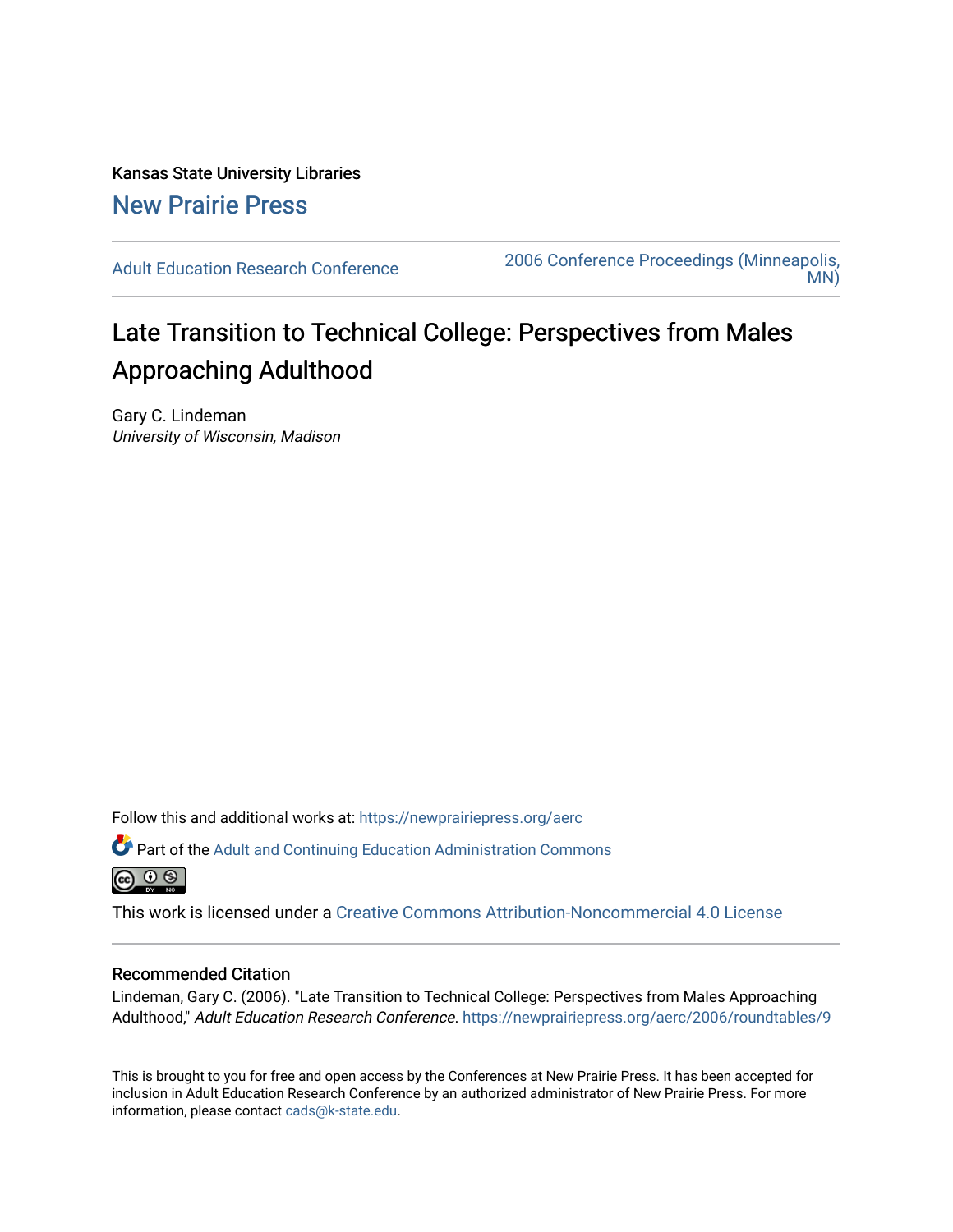# **LATE TRANSITON TO TECHNICAL COLLEGE: PERSPECTIVES FROM MALES APPROACHING ADULTHOOD**

Gary C. Lindeman University of Wisconsin, Madison

**Abstract:** This study was about the transition experiences of a sample of nine young adult males who enrolled in technical college several years after leaving high school.

#### **Introduction**

This study focused upon the personal experiences of working class adult males who enrolled in a large midwestern technical college. The participants all left home and high school several years ago, with no apparent goals toward continuing their education. The rationale for including only males was based upon current reports that fewer males are enrolling in post secondary institutions (Marklein, 2005; Tyre, 2006). The purpose of the study was to better understand how or why working class males found themselves able to reengage their education; despite being disconnected from formal schooling for several years. The study specifically addressed the internal and external factors that facilitated the transition of males situated in the early adulthood stage; from work to school or concurrent engagement in school and work. Life stage development provided a conceptual framework related to the transition process and phases of exploration and stabilization that characterize movement towards our conception of what it means to be an adult (Levinson, l978). As much as adolescence emerged as a distinct life stage a century ago, early adulthood is now emerging as a unique period characterized with new psychological identities and social affiliations (Arnett, 2004; Settersten, 2005). Other pertinent theories and studies centering on adult and career development were examined in order to learn more about psychosocial factors that facilitate or hinder the progress of individuals in the transition process (eg., Lewin, 1953; Erikson, 1968; Rogers, 1977; Marsick & Watkins, 1990; Bandura, 1986; and Super, 1990.

### **Methodology**

Qualitative research methods were consistent with seeking to interpret the meaning of human experience from the subjective view of participants. Borg & Gall (1999) stated that reality is constructed from the perspective of the participants who are best suited to describe their own reality. The emphasis is on the social processes and the meanings that participants attribute to social situations (p.p. 386-387). Following a set of semi structured questions; the participants were asked to reflect upon experiences after they left high school and up to the present time. The interview questions were designed to elicit an open dialogue about factors perceived to facilitate or hinder college transition (Glesne, 1999). The 90-minute interviews were audio taped, transcribed, and initial coding was accomplished with the assistance of a qualitative analysis computer software program, ATLAS.ti, developed by Thomas Muhr in 1997). Several themes emerged from the thick descriptions included in the individual written profiles, and a cross case analysis was chosen to highlight the key themes.

516